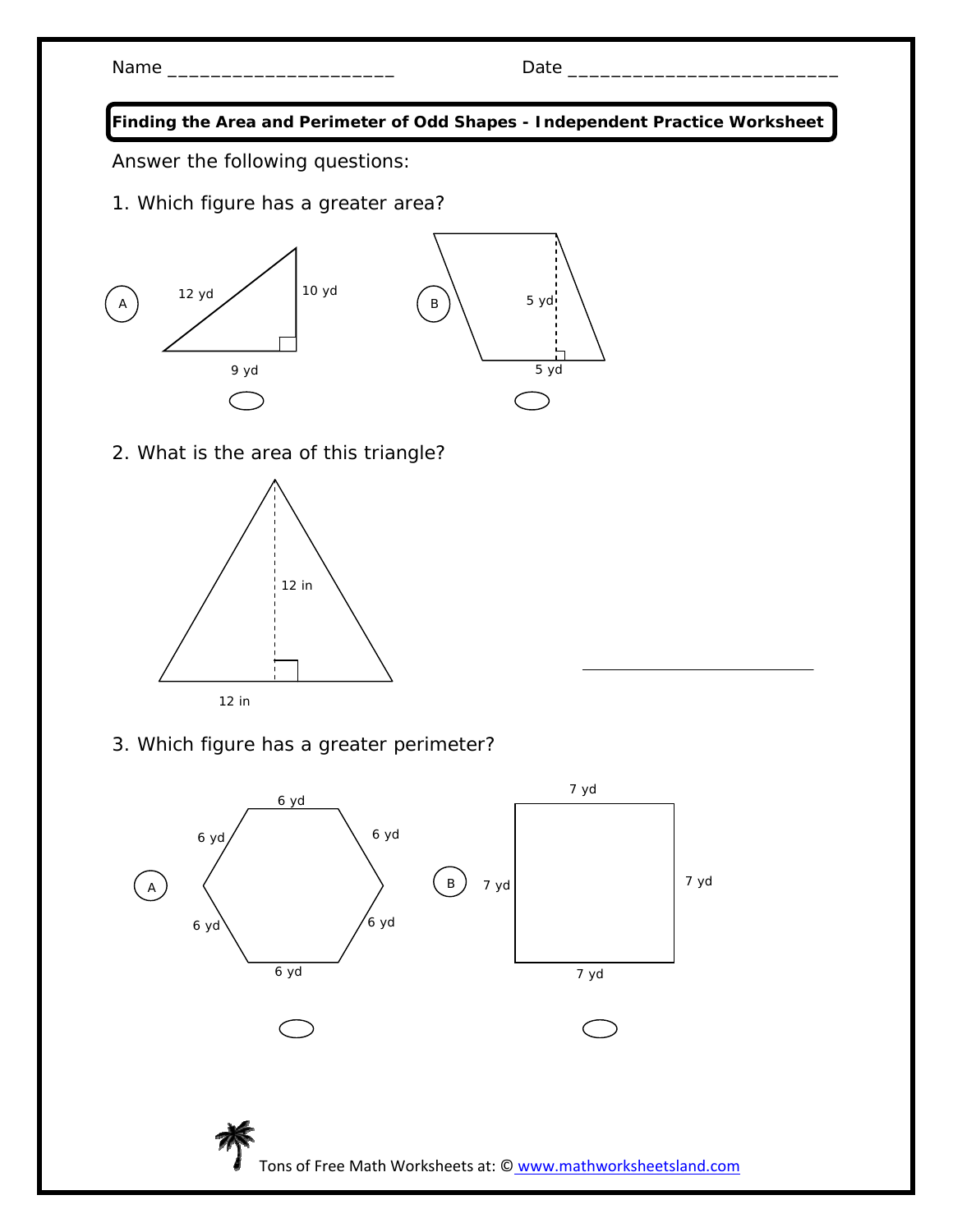



5. Which figure has a greater perimeter?



6. What is the perimeter of this hexagon?



7. What is the area of this rectangle?



Tons of Free Math Worksheets at: © www.mathworksheetsland.com